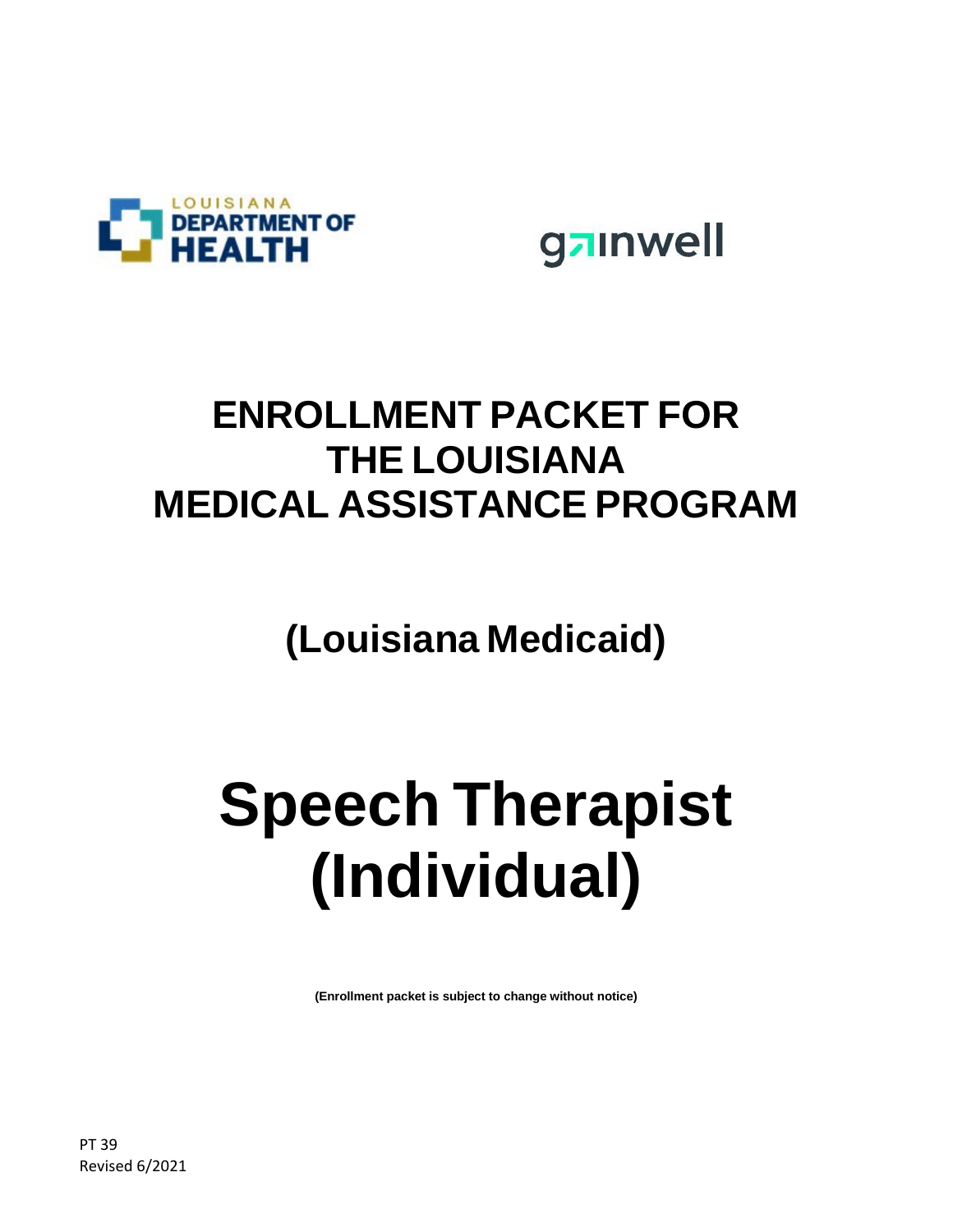# **GENERAL INFORMATION**

Provider Enrollment works on a three-week turnaround time frame. If enrollment requirements are not met, the entire application will be returned for correction and would need to be re-submitted once the corrections are made. Any resubmission of the enrollment packet is subject to additional three-week turnaround period.

The enrollment begin effective date for Speech Therapists enrolling for ROW or Children's Choice Waiver Therapy Services only will be the date the enrollment application is actually worked by Provider Enrollment.

No billing for 18 months will result in an automatic closure of this provider number, which will require a new enrollment application in order to be re-activated. No notification will be made to the provider regarding the automatic closure.

#### **Speech Therapist Assistants are not eligible to enroll in Louisiana Medicaid.**

- Individual Speech Therapist providers may enroll in Louisiana Medicaid for:
	- o Early Steps Provider (see PT 29 Early Steps Provider Type Specific Checklist/Packet)
	- o Residential Options Waiver (ROW)
	- o Children's Choice Waiver Therapy Services
- Individual Speech Therapists may enroll and bill as an Individual Speech Therapist for the ROW program OR they may choose to link to and bill through the following Provider Type agencies:
	- o PT11 Shared Living
	- o PT84 Substitute Family Care
- If a professional Individual is linking to an Entity/Business as an 'Attending' only (not being paid individually by Medicaid), then the EDI Contract, Direct Deposit Form, and voided check are not required.
- Individual Speech Therapists may **not** link to any Medicaid enrolled Groups, Rural Health Clinics, Federally Qualified Health Centers, or any other program within Louisiana Medicaid (except in the case of ROW or Children's Choice Services).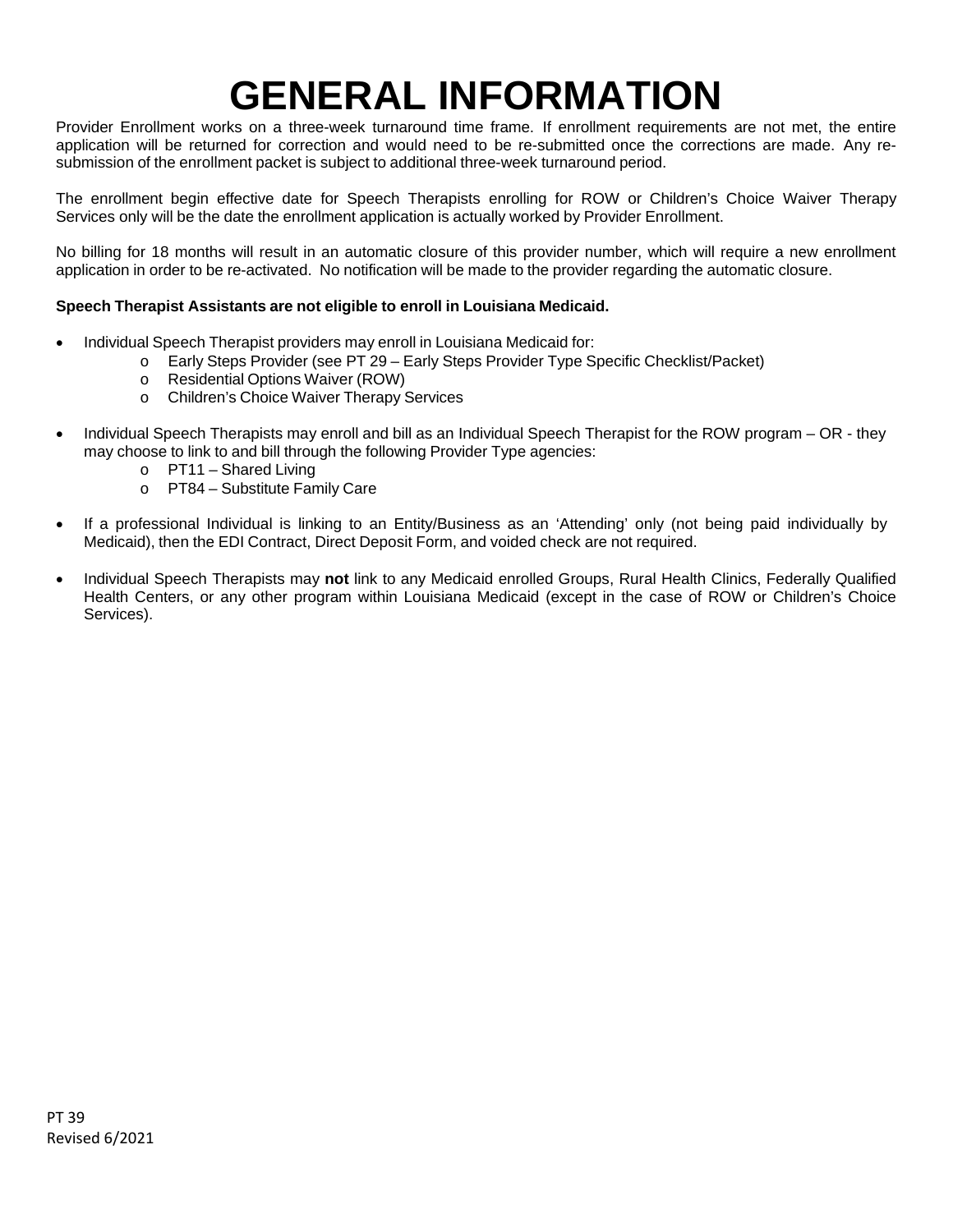# **ATTENTION!! Waiver service providers are required to comply with all requirements contained in:**

# **1. The provider manuals located at:**

**[https://www.lamedicaid.com/Provweb1/Providermanuals/Provide](https://www.lamedicaid.com/Provweb1/Providermanuals/ProviderManuals.htm) [rManuals.htm](https://www.lamedicaid.com/Provweb1/Providermanuals/ProviderManuals.htm)**

# **And 2. The information located on the LDH/OCDD website at**

**<http://new.dhh.louisiana.gov/index.cfm/subhome/11/n/8>**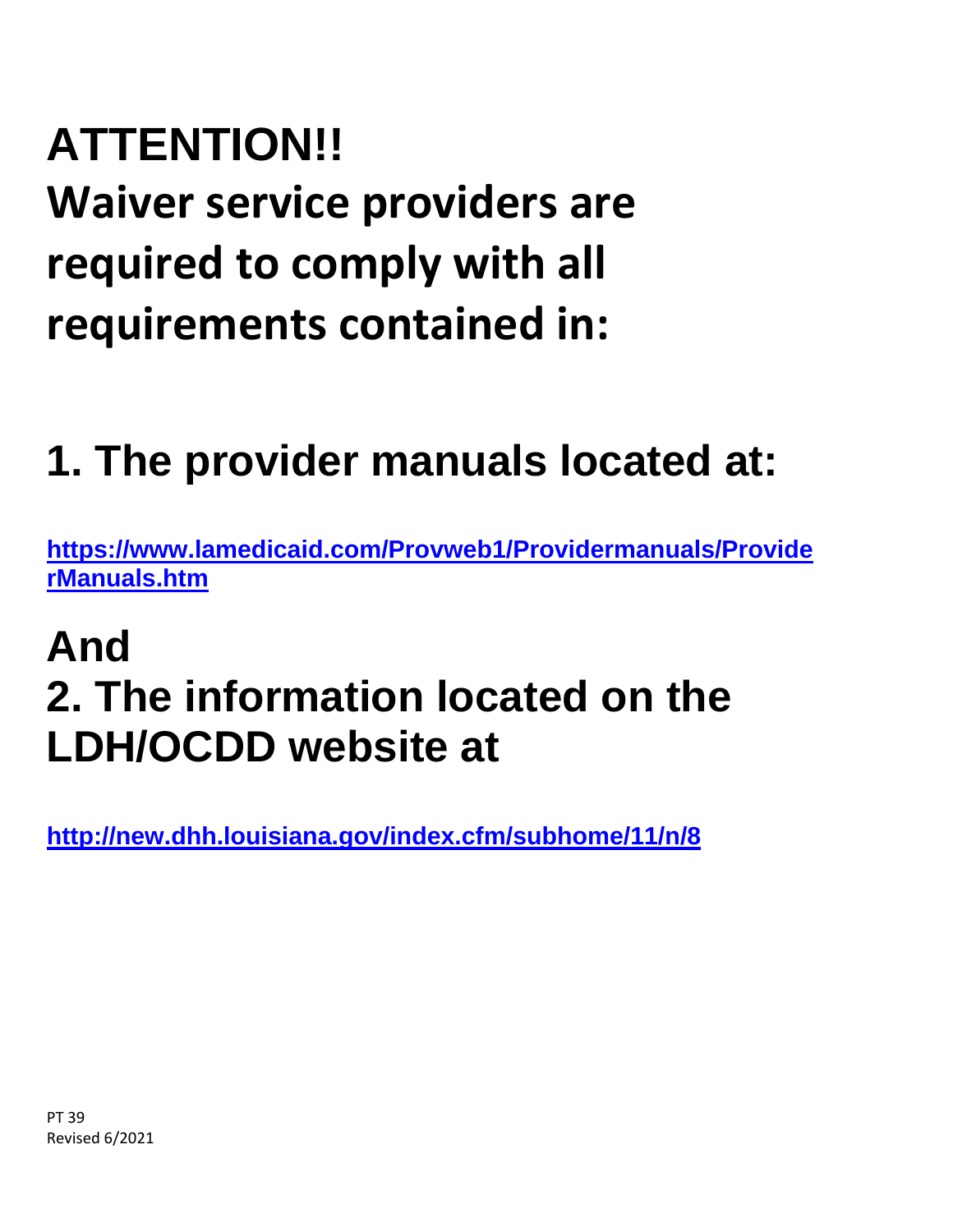## **Speech Therapist CHECKLIST OF FORMS TO BE SUBMITTED**

The following checklist shows all documents that must be submitted to the Gainwell Provider Enrollment Unit in order to enroll in the Louisiana Medicaid Program as an Individual Speech Therapist provider:

| Completed                | <b>Document Name</b>                                                                                                                                                                                                                                                                                                                                                                                    |
|--------------------------|---------------------------------------------------------------------------------------------------------------------------------------------------------------------------------------------------------------------------------------------------------------------------------------------------------------------------------------------------------------------------------------------------------|
| $\Box$                   | Completed Individual Louisiana Medicaid PE-50 Provider Enrollment Form.<br>1.                                                                                                                                                                                                                                                                                                                           |
| $\Box^*$                 | Completed PE-50 Addendum - Provider Agreement Form (two pages).<br>2.                                                                                                                                                                                                                                                                                                                                   |
| П*                       | Completed Medicaid Direct Deposit (EFT) Authorization Agreement Form.<br>3.                                                                                                                                                                                                                                                                                                                             |
|                          | Louisiana Medicaid Ownership Disclosure Information Forms for Individual. (Only the Disclosure of Ownership<br>4.<br>portion of this enrollment packet can be done online by choosing Option 1.)                                                                                                                                                                                                        |
| $\Box^*$                 | Option 1: Provider Ownership Enrollment Web Application. Go to www.lamedicaid.com and click on the Provider<br>Enrollment link on the left sidebar. After entering ownership information online, the user is prompted to print the<br>Summary Report; the authorized agent must sign page 3 of the Summary Report and include both pages 2 and 3<br>with the other documents in this checklist.<br>-or- |
|                          | <b>Option 2</b> (not recommended): If you choose not to use the Provider Ownership Enrollment web application, then<br>submit the hardcopy Louisiana Medicaid Ownership Disclosure Information Forms for Individual.                                                                                                                                                                                    |
| П                        | Copy of voided check or letter from the bank on bank letterhead verifying the account and routing number for the<br>5.<br>account to which you wish to have your funds electronically deposited (deposit slips are not accepted).                                                                                                                                                                       |
| П                        | Copy of a pre-printed document received from the IRS showing both the employer identification number (EIN)<br>6.<br>and the official name as recorded on IRS records (W-9 forms are not accepted).                                                                                                                                                                                                      |
| $\Box$                   | Printout of the online license verification from the governing license board of your profession. This verification<br>7.<br>must contain the license numbers, the effective date of issuance, and the current status of the license. A<br>temporary permit is only good until the expiration date.                                                                                                      |
|                          | To report "Specialty" for this provider type on Section A of the PE-50, please use Code 71 (Speech Therapy).<br>8.                                                                                                                                                                                                                                                                                      |
| <b>For ROW Services:</b> |                                                                                                                                                                                                                                                                                                                                                                                                         |
| $***$                    | Completed Link/Unlink and Working Relationship Form.<br>9.                                                                                                                                                                                                                                                                                                                                              |
| $***$                    | 10. Provider Verification Form for ROW Services.                                                                                                                                                                                                                                                                                                                                                        |
|                          | 11. To report "Subspecialty" for this provider type on Section A of the PE-50, please use Code 4W (Waiver Services).                                                                                                                                                                                                                                                                                    |
|                          | <b>For Children's Choice Waiver Services:</b>                                                                                                                                                                                                                                                                                                                                                           |
| $***$                    | 12. Provider Verification Form for Children's Choice Waiver Therapy Services.                                                                                                                                                                                                                                                                                                                           |
| $***$                    | 13. To report "Subspecialty" for this provider type on Section A of the PE-50, select all services you will provide of the<br>following Subspecialty codes: Therapeutic Horseback Riding (7Y) and/or Hippotherapy (7Z).                                                                                                                                                                                 |

14. Submit a copy of the appropriate certification that supports the Subspecialty chosen from #13 above.

**\*** These forms are available in the **Basic Enrollment Packet for Individuals**.

**\*\***

These forms are included here.

*PLEASE USE THIS CHECKLIST TO ENSURE THAT ALL REQUIRED ITEMS ARE SUBMITTED WITH YOUR APPLICATION FOR ENROLLMENT.*

*ATTACHED FORMS MUST BE SUBMITTED AS ORIGINALS WITH ORIGINAL SIGNATURES (NO STAMPED SIGNATURES OR INITIALS)*

> Please submit all required documentation to: **Gainwell Provider Enrollment Unit PO Box 80159 Baton Rouge, LA 70898-0159**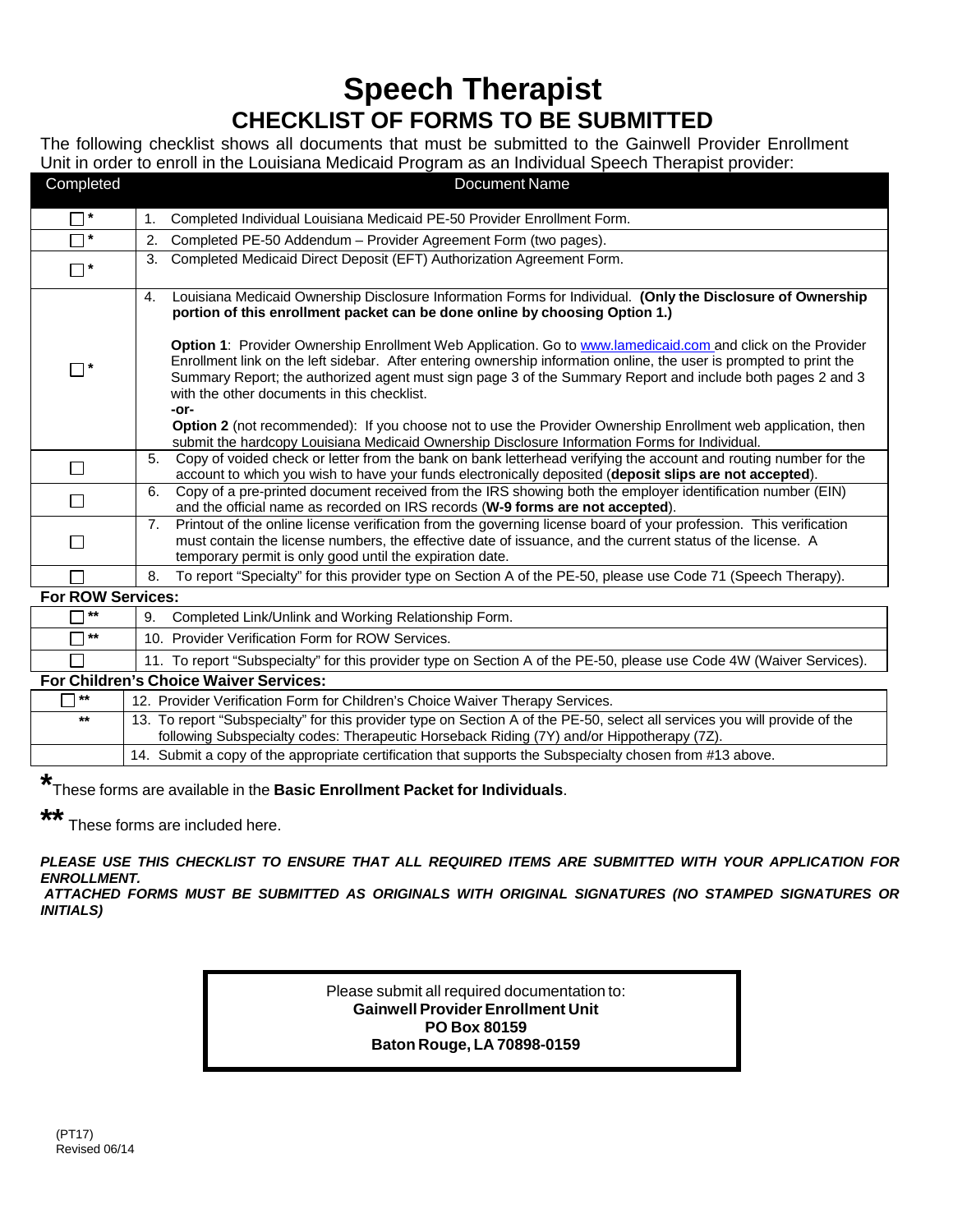## Louisiana Medicaid Link/Unlink and Working Relationship Form

### *PURPOSE*

This form is used when an individual provider is requesting to be linked to an Entity/Business. The form allows for the Linkage/ Unlinkage to two (2) separate Entities/Businesses. This form also serves as documentation that a working relationship exists between an individual and an Entity/Business. For this form to be valid, an **ORIGINAL SIGNATURE AND DATE ARE REQUIRED.**

| Individual Provider Name:                                                            |                                     |  |  |                                    |                        |  |  |               |                                    |             |  |  |  |  |                                    |  |  |  |  |
|--------------------------------------------------------------------------------------|-------------------------------------|--|--|------------------------------------|------------------------|--|--|---------------|------------------------------------|-------------|--|--|--|--|------------------------------------|--|--|--|--|
|                                                                                      |                                     |  |  |                                    | LA Medicaid Provider # |  |  |               | National Provider Identifier (NPI) |             |  |  |  |  |                                    |  |  |  |  |
|                                                                                      | Individual Provider Number:         |  |  |                                    |                        |  |  |               |                                    |             |  |  |  |  |                                    |  |  |  |  |
| Professional Group Name:                                                             |                                     |  |  |                                    |                        |  |  |               |                                    |             |  |  |  |  |                                    |  |  |  |  |
| <b>Professional Group Provider</b><br>Number:                                        |                                     |  |  |                                    | LA Medicaid Provider # |  |  |               |                                    |             |  |  |  |  | National Provider Identifier (NPI) |  |  |  |  |
| <b>LINK</b>                                                                          | Effective<br>Date:                  |  |  |                                    |                        |  |  | <b>UNLINK</b> | Date:                              | Termination |  |  |  |  |                                    |  |  |  |  |
| Approximate Number of Hours Worked at this<br>Group Per Week, if linking. (required) |                                     |  |  | NOT REQUIRED FOR SPEECH THERAPISTS |                        |  |  |               |                                    |             |  |  |  |  |                                    |  |  |  |  |
|                                                                                      | Professional Group Name:            |  |  |                                    |                        |  |  |               |                                    |             |  |  |  |  |                                    |  |  |  |  |
|                                                                                      |                                     |  |  |                                    | LA Medicaid Provider # |  |  |               | National Provider Identifier (NPI) |             |  |  |  |  |                                    |  |  |  |  |
| Number:                                                                              | <b>Professional Group Provider</b>  |  |  |                                    |                        |  |  |               |                                    |             |  |  |  |  |                                    |  |  |  |  |
| <b>LINK</b>                                                                          | Effective<br>Date:                  |  |  |                                    |                        |  |  | <b>UNLINK</b> | Termination<br>Date:               |             |  |  |  |  |                                    |  |  |  |  |
| Approximate Number of Hours Worked at this<br>Group Per Week, if linking. (required) | NOT REQUIRED FOR SPEECH THERAPISTA  |  |  |                                    |                        |  |  |               |                                    |             |  |  |  |  |                                    |  |  |  |  |
|                                                                                      | <b>Contact Person for questions</b> |  |  |                                    |                        |  |  |               |                                    |             |  |  |  |  |                                    |  |  |  |  |
| regarding this form:<br><b>Contact Person Phone Number:</b>                          |                                     |  |  |                                    |                        |  |  |               |                                    |             |  |  |  |  |                                    |  |  |  |  |

#### *WORKING RELATIONSHIP AGREEMENT*

I am an Individual currently enrolled or enrolling in Medicaid, who has a contractual agreement to see Medicaid Recipients for the above named Entity/Business. I understand that upon request I must provide DHH a copy of the written, contractual working agreement between the Individual and the Entity/Business listed above.

**Print Individual Provider's Name Individual Provider's Signature Date**

**Original signature only – colored ink (please don't use black ink)**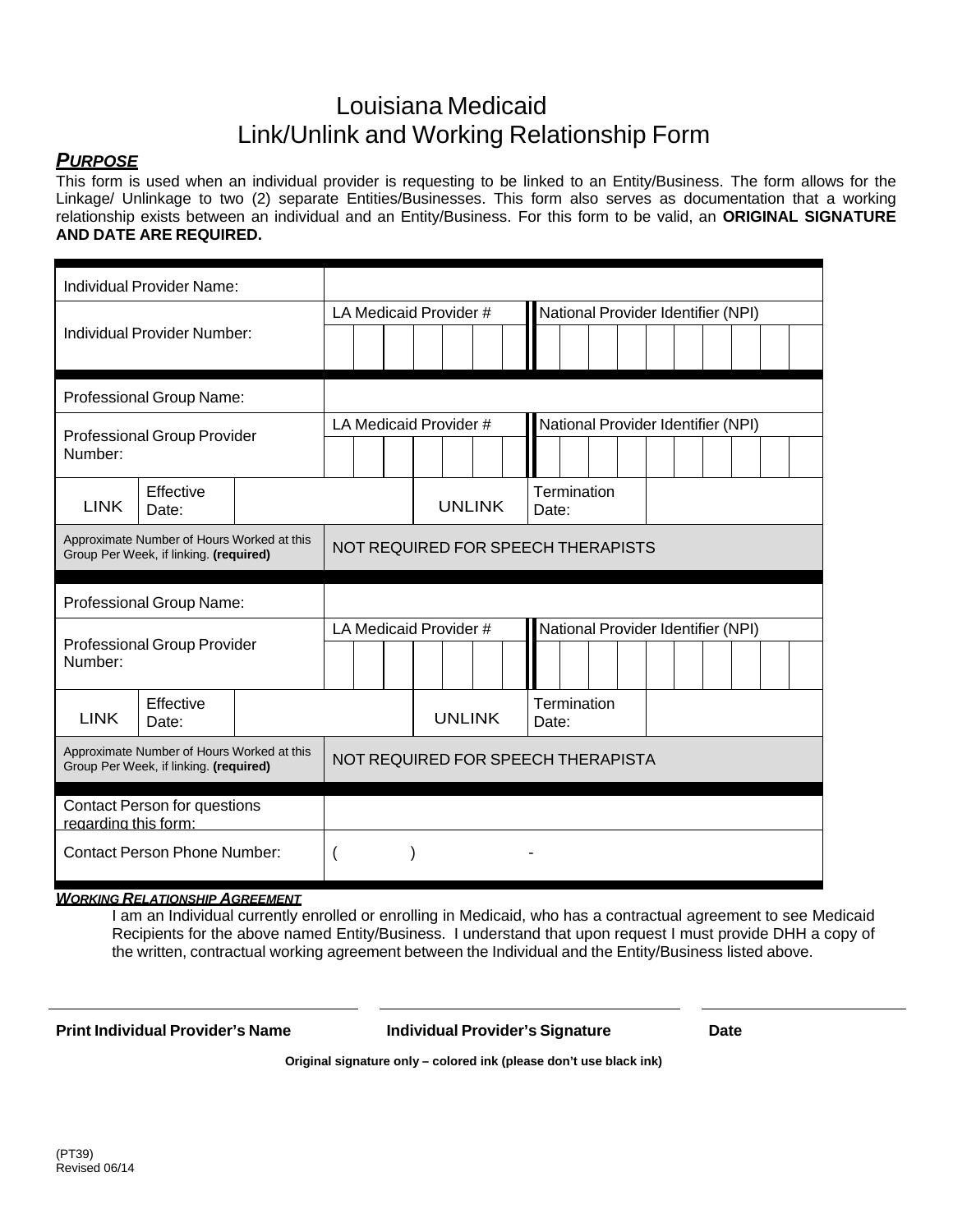## **Provider Verification for Children's Choice Waiver Services**

#### **PURPOSE**

This form confirms that the individual specified below wishes to provide Children's Choice Waiver Services to Louisiana Medicaid recipients, and attests that the individual has provided paid services to person(s) with developmental disabilities through the OCDD program for a minimum of one year as Occupational Therapist, Physical Therapist, Speech Therapist, Psychologist, and Certified Behavioral Analyst.

Additional documentation/ credentials required for Therapy Services: Certification/ Registration as Art Therapist, Certification/Registration as Aquatic Therapist, Certification/ Registration as Music Therapist, Certification/ Registration as Hippo Therapist, Certification/ Registration in Therapeutic Horseback Riding, Certification/ Registration in Sensory Integration, Psychologist Certification/ Registration in Applied Behavioral Analysis –based Therapy, Certified Behavioral Analyst with Certification/ Registration in Applied Behavioral Analysis –based Therapy.

| <b>Individual Provider Number:</b>                          | LA Medicaid Provider #<br><b>National Provider Identifier (NPI)</b><br>(leave blank if new applicant) |             |  |    |  |  |            |  |      |  |            |  |  |  |  |
|-------------------------------------------------------------|-------------------------------------------------------------------------------------------------------|-------------|--|----|--|--|------------|--|------|--|------------|--|--|--|--|
|                                                             |                                                                                                       |             |  |    |  |  |            |  |      |  |            |  |  |  |  |
| <b>Individual Provider Name:</b>                            |                                                                                                       |             |  |    |  |  |            |  |      |  |            |  |  |  |  |
| <b>Physical Address:</b>                                    |                                                                                                       |             |  |    |  |  |            |  |      |  |            |  |  |  |  |
| <b>Professional Category (choose</b><br>one):               |                                                                                                       | OT $\Gamma$ |  | PT |  |  | <b>PSY</b> |  | ST [ |  | <b>CBA</b> |  |  |  |  |
| <b>Contact Person for questions</b><br>regarding this form: |                                                                                                       |             |  |    |  |  |            |  |      |  |            |  |  |  |  |
| <b>Contact Person Phone Number:</b>                         |                                                                                                       |             |  |    |  |  |            |  |      |  |            |  |  |  |  |

I hereby affirm under oath that all statements I have made on this application and the attachments thereto are: •

- True and correct, and
- that I can receive reimbursement for services provided only to those persons within the Children's Choice Waiver (CCW), and
- that all Professional Services provided to Children's Choice Waiver (CCW) participants must be prior authorized before services are rendered, and
- that as a Professional providing services to Children's Choice Waiver (CCW) participants, I have one year paid experience working with people with developmental disabilities as outlined in the Children's Choice Waiver (CCW) Provider Manual, and
- I understand that violation of this oath shall constitute cause sufficient for the refusal or revocation of enrollment in Medicaid.

THUS DONE AND PASSED BEFORE ME, Notary, in the City of  $\blacksquare$ , State

of of one on the day of the contract of the day of the contract of  $(20 - 1)$ 

Print Individual Provider's Name Notary Public Signature Notary Public Signature

Individual Provider's Signature

**Original signature only – colored ink (please don't use black ink)**

*Notary Seal or Notary Identification Number (required)*

Complete this form in its entirety and mail the original to:

Gainwell Provider Enrollment Unit PO Box 80159, Baton Rouge, LA 70898-0159